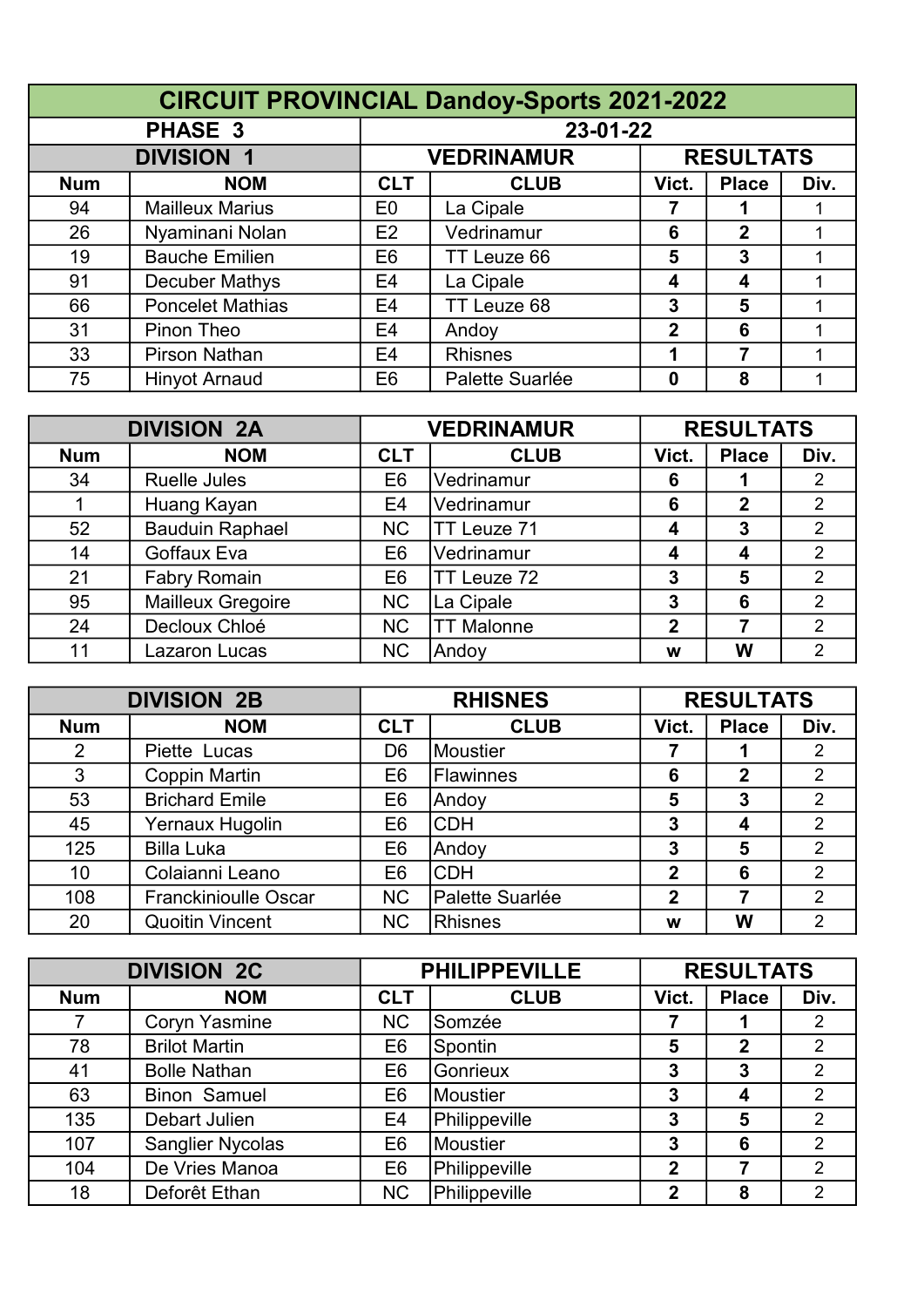| <b>CIRCUIT PROVINCIAL Dandoy-Sports 2021-2022</b> |                             |                |                         |                |                  |      |  |  |
|---------------------------------------------------|-----------------------------|----------------|-------------------------|----------------|------------------|------|--|--|
|                                                   | 23-01-22                    |                |                         |                |                  |      |  |  |
|                                                   | <b>DIVISION 3A</b>          |                | <b>VEDRINAMUR</b>       |                | <b>RESULTATS</b> |      |  |  |
| <b>Num</b>                                        | <b>NOM</b>                  | <b>CLT</b>     | <b>CLUB</b>             | Vict.          | <b>Place</b>     | Div. |  |  |
| 77                                                | Verstraelen Jason           | E <sub>6</sub> | <b>Palette Gembloux</b> |                |                  | 3    |  |  |
| 39                                                | <b>Henrion Mathieu</b>      | E <sub>6</sub> | TT Leuze 69             | 6              | $\mathbf{2}$     | 3    |  |  |
| 60                                                | <b>Fiasse Guillaume</b>     | <b>NC</b>      | Loyers                  | 5              | 3                | 3    |  |  |
| 28                                                | <b>Neufcour Valentin</b>    | E <sub>6</sub> | Profondeville           | 3              | 4                | 3    |  |  |
| 87                                                | Janssens Lylou              | E <sub>6</sub> | Andenne                 | 3              | 5                | 3    |  |  |
| 69                                                | <b>Bourtembourg Thibaut</b> | <b>NC</b>      | Havelange               | $\mathbf{2}$   | 6                | 3    |  |  |
| 71                                                | <b>Collard Fiorella</b>     | E <sub>6</sub> | Vedrinamur              | $\overline{2}$ | 7                | 3    |  |  |
| 97                                                | <b>Mavridis Alexandros</b>  | <b>NC</b>      | La Cipale               | 0              | 8                | 3    |  |  |

| <b>DIVISION 3B</b> |                           | <b>RHISNES</b> |                 | <b>RESULTATS</b> |              |      |
|--------------------|---------------------------|----------------|-----------------|------------------|--------------|------|
| <b>Num</b>         | <b>NOM</b>                | <b>CLT</b>     | <b>CLUB</b>     | Vict.            | <b>Place</b> | Div. |
| 89                 | Lebailly Louis            | <b>NC</b>      | <b>Moustier</b> |                  |              | 3    |
| 30                 | <b>Titeux Austin</b>      | E <sub>6</sub> | Palette isnoise | 6                | 2            | 3    |
| 50                 | <b>Bertrand Isy</b>       | E <sub>6</sub> | Andoy           | 5                | 3            | 3    |
| 105                | <b>Germeau Samuel</b>     | <b>NC</b>      | Rhisnes         | 4                | 4            | 3    |
| 44                 | Moreau Mateo              | <b>NC</b>      | <b>CDH</b>      | 3                | 5            | 3    |
| 99                 | <b>Evrard Arnaud</b>      | <b>NC</b>      | Palette isnoise | $\mathbf{2}$     | 6            | 3    |
| 5                  | Van De Mergel Maureen     | <b>NC</b>      | Palette isnoise | W                | W            | 3    |
| 115                | <b>Yernaux Clementine</b> | <b>NC</b>      | <b>CDH</b>      | w                | W            | 3    |

| <b>DIVISION 3C</b> |                       | <b>VEDRINAMUR</b> |                   | <b>RESULTATS</b> |              |      |
|--------------------|-----------------------|-------------------|-------------------|------------------|--------------|------|
| <b>Num</b>         | <b>NOM</b>            | <b>CLT</b>        | <b>CLUB</b>       | Vict.            | <b>Place</b> | Div. |
| 35                 | Monteleone Doriano    | E <sub>6</sub>    | Vedrinamur        |                  |              | 3    |
| 29                 | Delbascour Matheo     | E <sub>6</sub>    | Profondeville     | 5                | 2            | 3    |
| 47                 | <b>Lallemend Abel</b> | <b>NC</b>         | Havelange         | 5                | 3            | 3    |
| 43                 | Honnay Noah           | <b>NC</b>         | Profondeville     | 4                | 4            | 3    |
| 118                | <b>Bonne Leana</b>    | E <sub>6</sub>    | <b>Moustier</b>   | 4                | 5            | 3    |
| 62                 | <b>Detienne Lucas</b> | <b>NC</b>         | <b>CDH</b>        | $\mathbf 2$      | 6            | 3    |
| 37                 | <b>Mathurin Cyril</b> | <b>NC</b>         | <b>TT Malonne</b> |                  |              | 3    |
| 93                 | Jouan Eulalie         | E <sub>6</sub>    | La Cipale         | w                | W            | 3    |

| <b>DIVISION 3D</b> |                           | <b>VEDRINAMUR</b> |                   | <b>RESULTATS</b> |              |      |
|--------------------|---------------------------|-------------------|-------------------|------------------|--------------|------|
| <b>Num</b>         | <b>NOM</b>                | <b>CLT</b>        | <b>CLUB</b>       | Vict.            | <b>Place</b> | Div. |
| 48                 | Titeux Matteo             | <b>NC</b>         | Profondeville     |                  |              | 3    |
| 54                 | <b>Hermans Elea</b>       | E <sub>6</sub>    | Loyers            | 5                | $\mathbf{2}$ | 3    |
| 36                 | <b>Mathurin Celian</b>    | E <sub>6</sub>    | <b>TT Malonne</b> | 5                | 3            | 3    |
| 72                 | <b>Beguin Emilien</b>     | <b>NC</b>         | Palette Suarlée   | 5                | 4            | 3    |
| 68                 | <b>Pouplard Alexandre</b> | <b>NC</b>         | <b>CDH</b>        | 3                | 5            | 3    |
| 55                 | Sowa Maxime               | <b>NC</b>         | Loyers            | $\mathbf{2}$     | 6            | 3    |
| 9                  | <b>Bruaux Charlotte</b>   | E <sub>6</sub>    | Vedrinamur        |                  |              | 3    |
| 101                | Ajlani Maël               | <b>NC</b>         | Loyers            | w                | W            | 3    |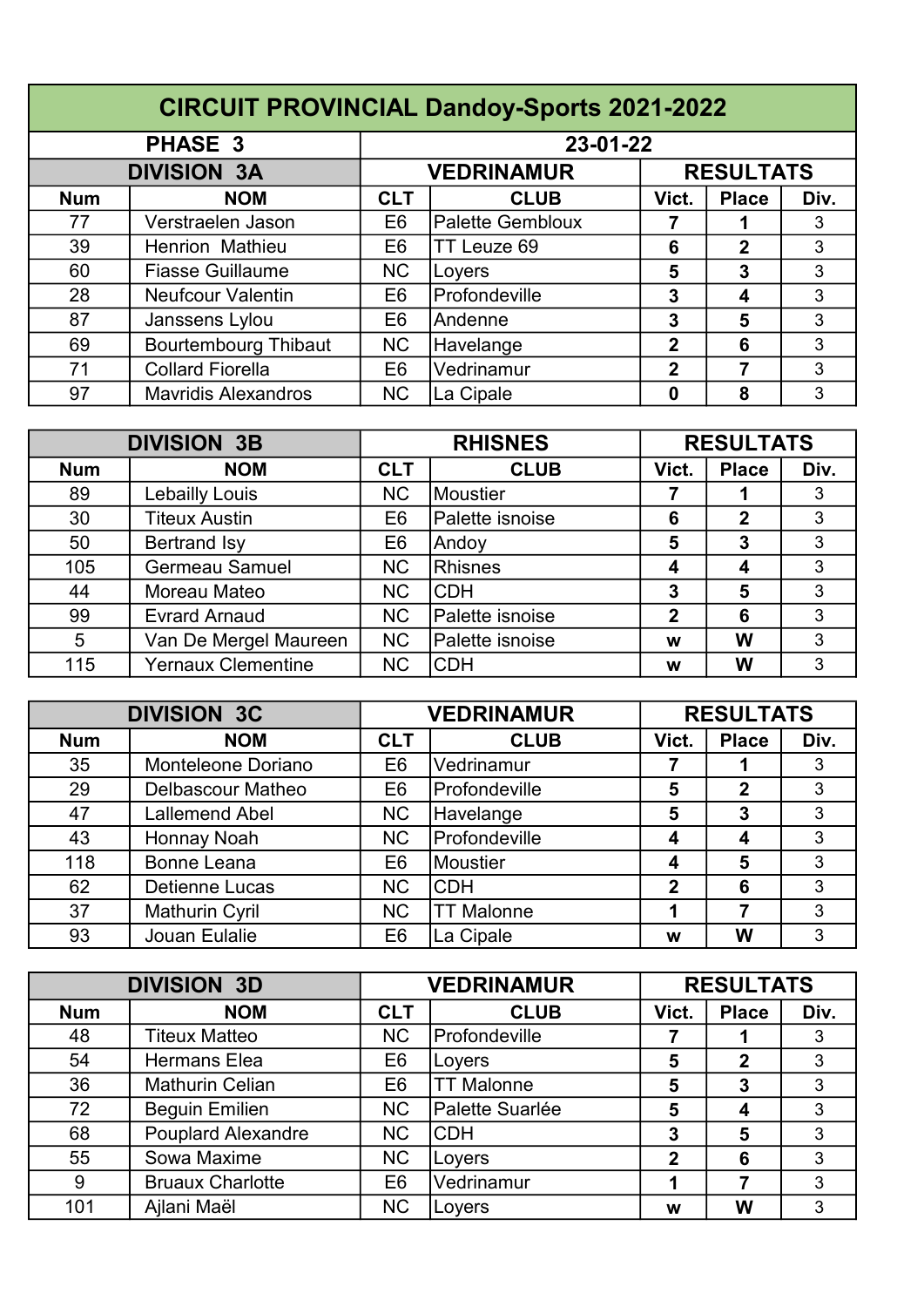|            | <b>CIRCUIT PROVINCIAL Dandoy-Sports 2021-2022</b> |                |                         |             |                  |      |  |  |  |
|------------|---------------------------------------------------|----------------|-------------------------|-------------|------------------|------|--|--|--|
|            | <b>PHASE 3</b>                                    |                | 23-01-22                |             |                  |      |  |  |  |
|            | <b>DIVISION 4A</b>                                |                | <b>VEDRINAMUR</b>       |             | <b>RESULTATS</b> |      |  |  |  |
| <b>Num</b> | <b>NOM</b>                                        | <b>CLT</b>     | <b>CLUB</b>             | Vict.       | <b>Place</b>     | Div. |  |  |  |
| 13         | De Rouck Emilien                                  | E <sub>6</sub> | Profondeville           |             |                  | 4    |  |  |  |
| 86         | <b>Heureux Arthur</b>                             | <b>NC</b>      | <b>Palette Gembloux</b> | 6           | 2                | 4    |  |  |  |
| 90         | André Justin                                      | <b>NC</b>      | Havelange               | 5           | 3                | 4    |  |  |  |
| 73         | Deleau Jean                                       | <b>NC</b>      | Palette Suarlée         | 4           | 4                | 4    |  |  |  |
| 114        | Simon Alexandre                                   | <b>NC</b>      | Vedrinamur              | 3           | 5                | 4    |  |  |  |
| 59         | <b>Fiasse Mathieu</b>                             | <b>NC</b>      | Loyers                  | $\mathbf 2$ | 6                | 4    |  |  |  |
| 113        | Simon Chloé                                       | <b>NC</b>      | Vedrinamur              | 1           | 7                | 4    |  |  |  |
| 122        | Touhami Milhan                                    | <b>NC</b>      | <b>Bossière</b>         | 0           | 8                | 4    |  |  |  |

| <b>DIVISION 4B</b> |                        | <b>VEDRINAMUR</b> |                         | <b>RESULTATS</b> |              |      |
|--------------------|------------------------|-------------------|-------------------------|------------------|--------------|------|
| <b>Num</b>         | <b>NOM</b>             | <b>CLT</b>        | <b>CLUB</b>             | Vict.            | <b>Place</b> | Div. |
| 76                 | Tenniche Elea          | E <sub>6</sub>    | Vedrinamur              | 6                |              | 4    |
| 12 <sub>2</sub>    | Coulon Loic            | <b>NC</b>         | <b>Palette Gembloux</b> | 5                | 2            | 4    |
| 51                 | <b>Henaut Lucas</b>    | <b>NC</b>         | Loyers                  | 4                | 3            | 4    |
| 58                 | <b>Steinier Mathis</b> | <b>NC</b>         | Profondeville           | 3                | 4            | 4    |
| 46                 | Divoy Emy              | <b>NC</b>         | Vedrinamur              | $\overline{2}$   | 5            | 4    |
| 130                | De Lazzer Sacha        | <b>NC</b>         | <b>TT Malonne</b>       |                  | 6            | 4    |
| 57                 | Dasthy Thibaut         | <b>NC</b>         | Moustier                | 0                |              | 4    |
|                    | #N/A                   | #N/A              | #N/A                    |                  | 8            | 4    |

| <b>DIVISION 4C</b> |                              | <b>PHILIPPEVILLE</b> |               | <b>RESULTATS</b> |              |      |
|--------------------|------------------------------|----------------------|---------------|------------------|--------------|------|
| <b>Num</b>         | <b>NOM</b>                   | <b>CLT</b>           | <b>CLUB</b>   | Vict.            | <b>Place</b> | Div. |
| 96                 | <b>Materne Louis</b>         | <b>NC</b>            | La Cipale     | 5                |              | 4    |
| 133                | <b>Clarot Tom</b>            | <b>NC</b>            | Philippeville | 5                | $\mathbf 2$  | 4    |
| 83                 | <b>Martos Sanchez Rafael</b> | <b>NC</b>            | Philippeville | 4                | 3            | 4    |
| 100                | Lambert Julien               | <b>NC</b>            | Philippeville | 4                | 4            | 4    |
| 92                 | <b>Dubois Eliot</b>          | <b>NC</b>            | La Cipale     | $\mathbf 2$      | 5            | 4    |
| 49                 | <b>Tourneur Anakin</b>       | <b>NC</b>            | Moustier      |                  | 6            | 4    |
| 106                | Sanglier Loick               | <b>NC</b>            | Moustier      | W                | W            | 4    |
|                    | #N/A                         | #N/A                 | #N/A          |                  | 8            | 4    |

| <b>DIVISION 4D</b> |                         | <b>VEDRINAMUR</b> |                 | <b>RESULTATS</b> |              |      |
|--------------------|-------------------------|-------------------|-----------------|------------------|--------------|------|
| <b>Num</b>         | <b>NOM</b>              | <b>CLT</b>        | <b>CLUB</b>     | Vict.            | <b>Place</b> | Div. |
| 103                | Neyman Sacha            | <b>NC</b>         | Havelange       | 5                |              | 4    |
| 4                  | <b>Francart Lorenzo</b> | <b>NC</b>         | Profondeville   | 5                | $\mathbf{2}$ | 4    |
| 67                 | Pouplard Léa            | <b>NC</b>         | <b>CDH</b>      | 4                | 3            |      |
| 121                | <b>Melas Floriant</b>   | <b>NC</b>         | Vedrinamur      | 3                | 4            | 4    |
| 79                 | <b>Bolly Martin</b>     | <b>NC</b>         | TT Leuze 67     | 3                | 5            | 4    |
| 134                | Gaseau Rachel           | <b>NC</b>         | <b>CDH</b>      |                  | 6            |      |
| 124                | Caestecker Clément      | <b>NC</b>         | <b>Bossière</b> | 0                |              | 4    |
|                    | #N/A                    | #N/A              | #N/A            |                  | 8            |      |